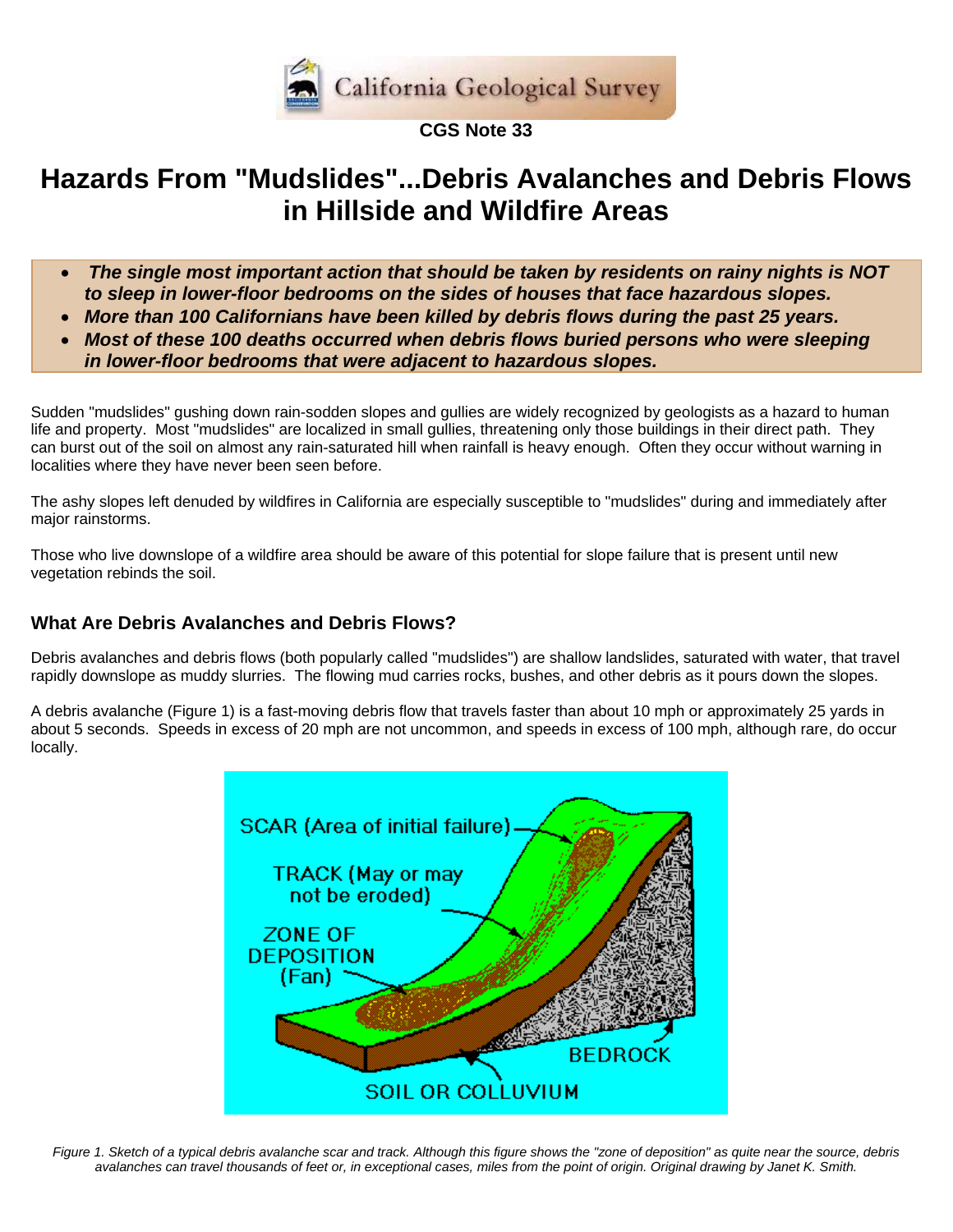## **What Dangers Are Posed by Debris Avalanches?**

Debris avalanches pose hazards that are often overlooked. Houses in the path of debris avalanches can be severely damaged or demolished. Persons in these structures can be severely injured or killed.

Most rainstorms are of such low intensity that they do not trigger debris avalanches. Some intense storms may trigger only a few debris avalanches. However, when the ground is already saturated from previous rain, even relatively short high-intensity rainstorms may trigger debris avalanches. For example, in January 1982, an intense rainstorm triggered literally tens of thousands of debris avalanches in the San Francisco Bay Area. These 1982 debris avalanches caught people unaware and caused 14 deaths and many injuries and destroyed or damaged several hundred homes and other structures.

#### **What Causes Debris Avalanches and Debris Flows?**

The most common cause of debris avalanches and debris flows is the combination of heavy rainfall, steep slopes, and loose soil. Most fairly steep slopes have enough soil and loose rock for potential landslides. Although "stable" when dry, such slopes can produce local debris flows, often without warning.

Normally the source of the excess water is intense rainfall, although broken water pipes or misdirected runoff concentrated by roads, roofs, or large paved areas may trigger, or help to trigger, debris avalanches and debris flows. In California, most debris flows occur during wet winters.

## **Where Do Debris Flows and Debris Avalanches Occur?**

Debris avalanches occur all over the world. They are particularly common in mountainous areas underlain by rocks that produce sandy soils. Debris avalanches have been noted in southern California during at least nine rainy seasons since 1915. They have occurred in northern California during at least 14 rainy seasons since 1905.

Debris flows are known to start on slopes as low as 15 degrees, but the more dangerous, faster moving flows (debris avalanches) are more likely to develop on steeper slopes. About two-thirds of all debris avalanches start in hollows or troughs at the heads of small drainage courses. Typically, a debris avalanche bursts out of a hillside and flows quickly downslope, inundating anything in its path. Because the path of a debris flow is controlled by the local topography just like flowing water, debris avalanches and debris flows generally follow stream courses.

Slopes burned by range and forest fires are especially susceptible to debris avalanches and debris flows because of the absence of vegetation and roots to bind the soil. The areas directly downslope are especially subject to damage from debris flows.

#### **What Can Be Done to Avoid or Reduce the Hazard Posed by Debris Avalanches?**

To be safe, assume that all drainages in steep, hilly, or mountainous areas are capable of carrying debris flows, especially if relatively loose, sandy soils are present in the watershed. Areas that have been burned by regional fires are especially vulnerable.

Avoid building sites at the bottoms and mouths of steep ravines and drainage courses. These areas are the most likely to be inundated by debris flows. The outer "banks" of bends along such ravines also should be avoided because swiftly flowing debris avalanches can "ride up" out of the bottom of the stream channel where it bends.

Avoid building on or below steep slopes. In general, the steeper the slope the greater the risk. If these areas must be used, consult with a soils engineer and an engineering geologist. These specialists will be able to evaluate the potential for mudslide problems and give advice on the best way to minimize the risk to life and property.

The hazard from debris flows that occurs in modified slope cuts can be decreased by: 1) limiting the height and slope of cuts and fills; 2) properly compacting fills and keying them into bedrock; and 3) properly controlling the flow of water onto slopes.

If steep cuts or fills occur below the discharge points of runoff water from streets, downspouts, or similar drainage facilities onto a slope, it may be wise to obtain advice from an engineering geologist or erosion control specialist.

In some cases, walls can be built to deflect potential mudflows away from or around structures (Figure 2). To be effective, diversion walls must be properly designed and regularly maintained.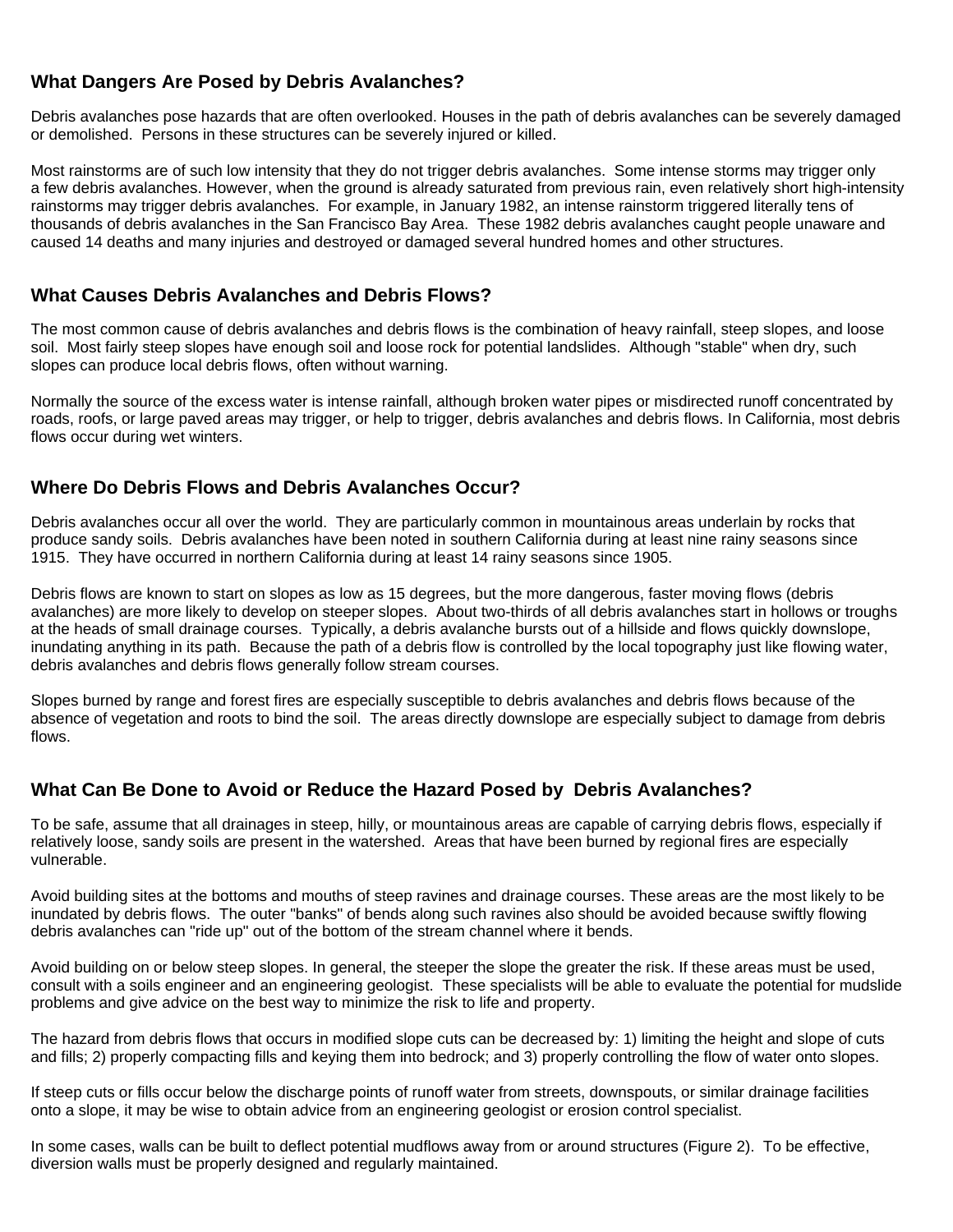

*Figure 2. Methods to reduce the hazard from debris avalanches include construction of a) deflection walls and b) debris fences. Because of the extreme force of impact associated with debris flows, these and similar structures should be carefully engineered*  and constructed. The specifics of these designs will vary from site to site (After Hollingsworth and Kovacs, 1981.)

#### **"Mud Floods" and "Debris Floods" Pose Hazards, Too**

Residents living directly downslope of mountainous wildfire areas should be aware that, in addition to life-threatening potential debris flows and other forms of mass movement, there is another, perhaps deadlier hazard-- debris flooding or mud flooding at and near the mouths of channels that drain burned-over, ashy slopes. Studies have shown that, in the first year following a wildfire, sediment yields and peak discharges or such streams can increase up to 35-fold. Thus occupants of dwellings near such drainage channels could be endangered by floods that incorporate enormous amounts of debris and mud washed off the burned hillsides.

#### **Tips and Clues That May Save Your Life...**

- Mitigation of hazards from debris flows and debris avalanches through construction of permanent engineering measures takes considerable time and money. In the meantime, preparation for rapid evacuations should be made.
- Before and during rains, frequent inspection of the slopes (above vulnerable sites) for extension cracks and other symptoms of downslope movements of slope materials can be a guide to impending failure and a warning to evacuate. In particular, watch for new springs or seeps on slopes; cracks in snow, ice, soil, or rock; bulges at the base of slopes; the appearance of holes or bare spots on hillsides; tilting trees; or increased muddiness of streams. Any sudden increase in runoff is cause for concern.
- Listen for unusual rumbling sounds or noises that may indicate shifting bedrock or breaking vegetation or structures.
- Stay alert to the amount of rain falling locally during intense rainstorms. Buy a rain gauge (an inexpensive plastic one will suffice) and install it where it can be checked frequently.
- Whenever rainfall has exceeded 3 or 4 inches per day or  $\frac{1}{4}$  inch per hour, the soil may be waterlogged and more rain can trigger mudflows.
- Again, the single most important action that should be taken by residents on rainy nights is NOT to sleep in lower-floor bedrooms on the sides of houses that face hazardous slopes. More than 100 Californians have been killed by debris flows during the past 25 years. Most of these 100 deaths occurred when debris flows buried persons who were sleeping in lower-floor bedrooms that were adjacent to hazardous slopes.